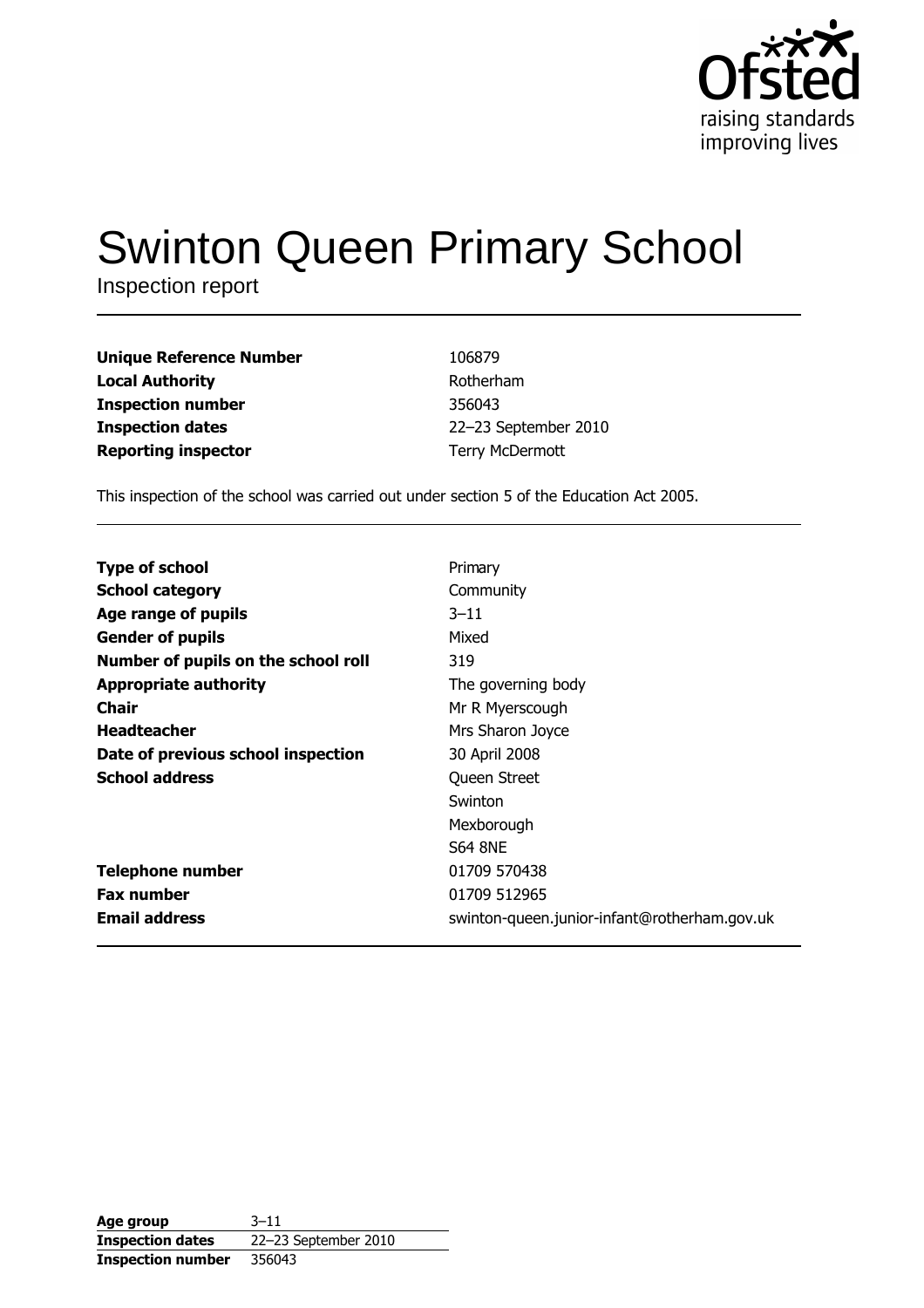The Office for Standards in Education, Children's Services and Skills (Ofsted) regulates and inspects to achieve excellence in the care of children and young people, and in education and skills for learners of all ages. It regulates and inspects childcare and children's social care, and inspects the Children and Family Court Advisory Support Service (Cafcass), schools, colleges, initial teacher training, work-based learning and skills training, adult and community learning, and education and training in prisons and other secure establishments. It assesses council children's services, and inspects services for looked after children, safeguarding and child protection.

Further copies of this report are obtainable from the school. Under the Education Act 2005, the school must provide a copy of this report free of charge to certain categories of people. A charge not exceeding the full cost of reproduction may be made for any other copies supplied.

If you would like a copy of this document in a different format, such as large print or Braille, please telephone 0300 1234 234, or email enquiries@ofsted.gov.uk.

You may copy all or parts of this document for non-commercial educational purposes, as long as you give details of the source and date of publication and do not alter the documentation in any way.

To receive regular email alerts about new publications, including survey reports and school inspection reports, please visit our website and go to 'Subscribe'.

Royal Exchange Buildings St Ann's Square Manchester **M2 7I A** T: 0300 1234 234 Textphone: 0161 618 8524 E: enquiries@ofsted.gov.uk W: www.ofsted.gov.uk © Crown copyright 2010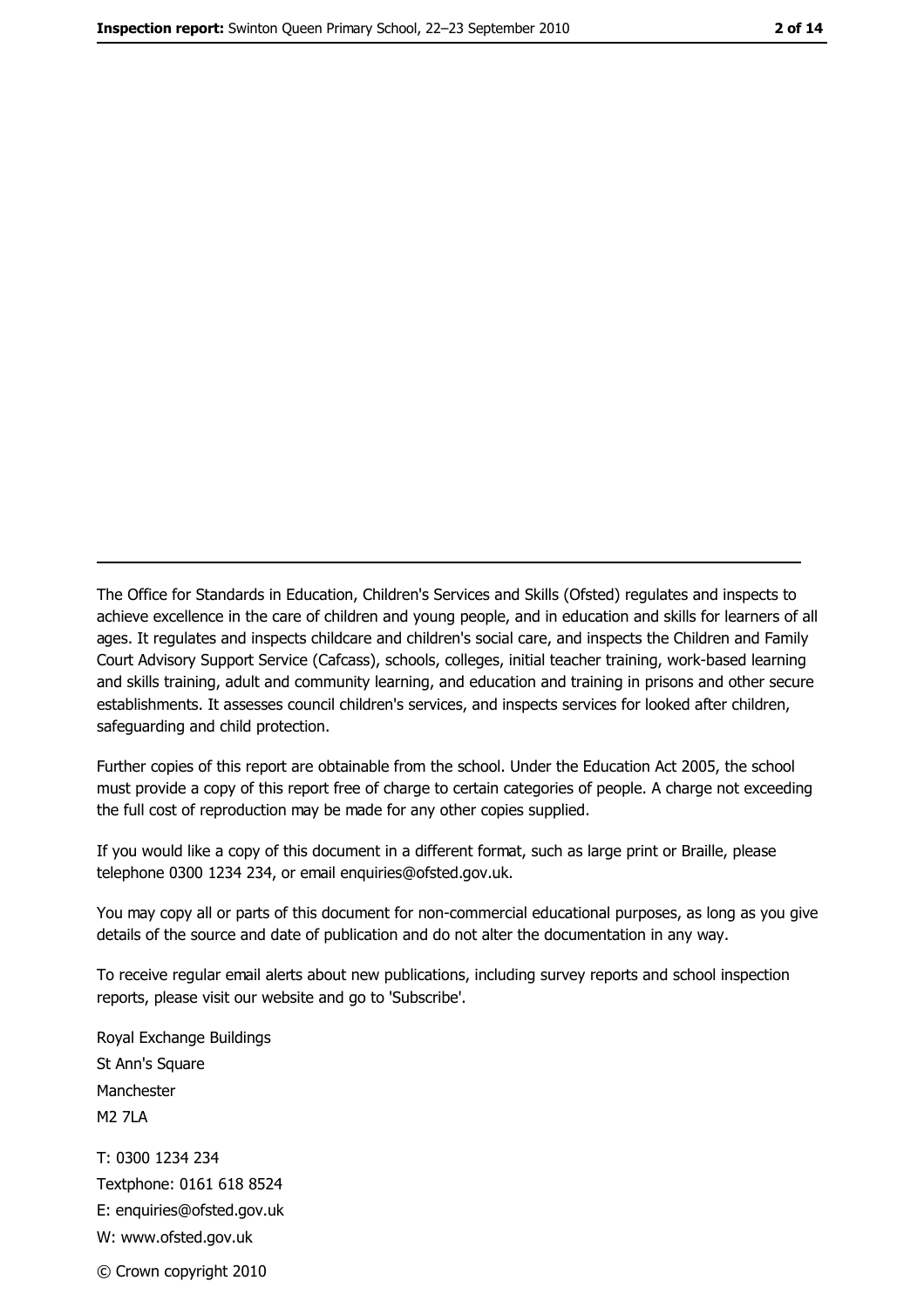# **Introduction**

This inspection was carried out by three additional inspectors. They observed 21 lessons. All 11 teachers were seen teaching, most of them twice. Meetings were held with groups of pupils, representatives of the governing body and staff. Inspectors observed the school's work, and looked at reports from the School Improvement Partner, the school's procedures for tracking pupils' progress, the school's records of the monitoring of learning, and minutes of governing body meetings. They considered 52 questionnaire responses from parents and carers, and 72 responses from a sample of pupils in Key Stage 2 to the pupils' questionnaire.

The inspection team reviewed many aspects of the school's work. It looked in detail at the following:

- How effective are the school's strategies to improve the quality of teaching and  $\blacksquare$ learning throughout the school, given the disappointing national test results for Year 6 pupils in 2008 and 2009?
- How much capacity do school leaders have to secure improvements in pupils'  $\blacksquare$ progress in English, mathematics and science?
- How accurate is the school's self-evaluation, given the apparently declining trend in  $\blacksquare$ the progress made by pupils in recent years.

# **Information about the school**

This is a larger-than-average sized primary school. The proportion of pupils known to be eligible for free school meals is broadly average. The proportion of pupils from minority ethnic groups is well below average. The proportion of pupils who do not speak English at home is below average but rising. Most of these pupils are from Eastern Europe. The proportion of pupils with special educational needs and/or disabilities, including those with a statement of special educational needs is below average.

The construction of a new school building, on what were the school playing fields, is nearing completion. The access route for builders has divided part of the Early Years Foundation Stage from the other two buildings on site. The school has suffered significant staffing issues over the last three years, including absence through illness and maternity leave. The school holds the Healthy Schools and Artsmark Gold awards.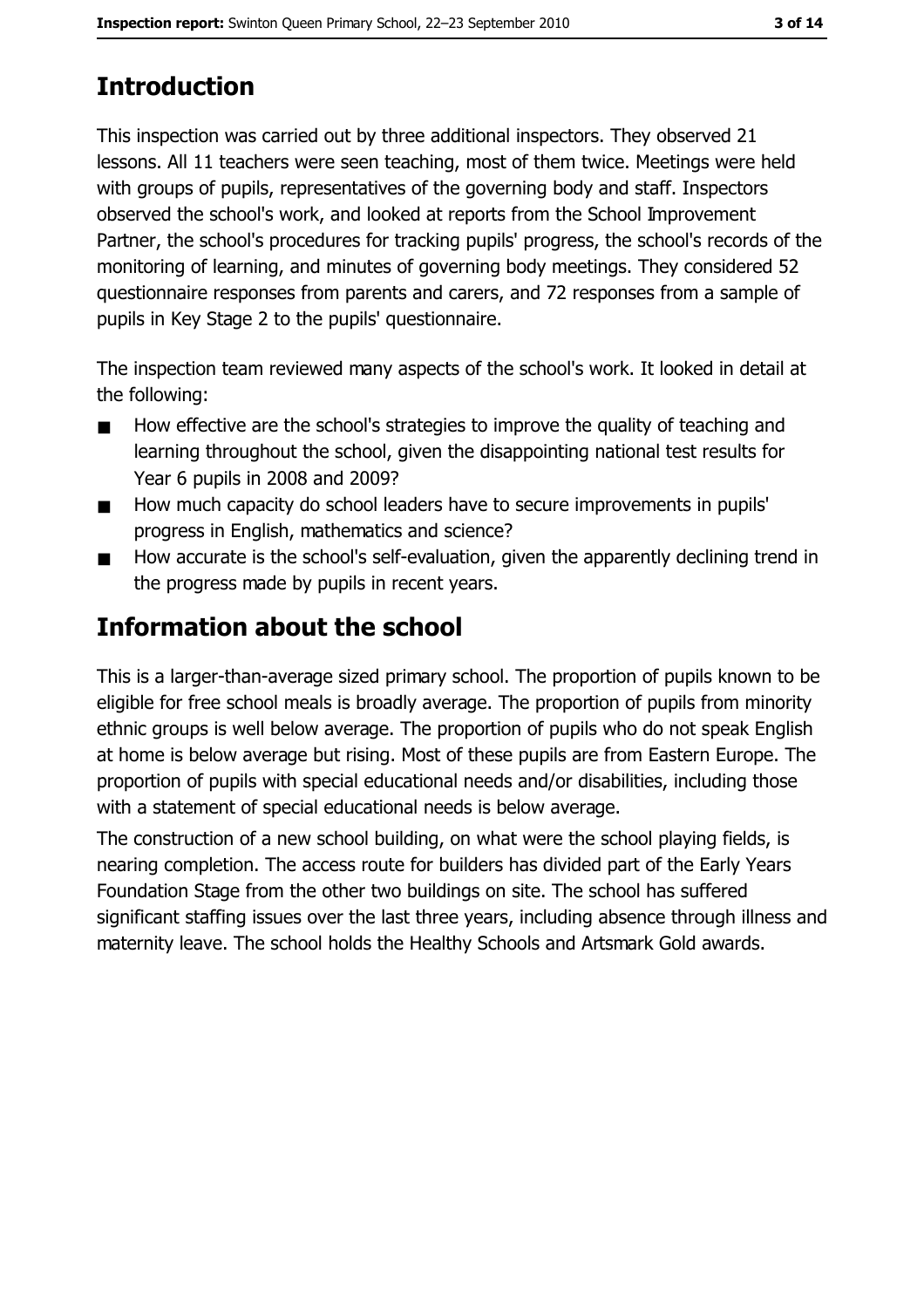## **Inspection judgements**

## Overall effectiveness: how good is the school?

#### The school's capacity for sustained improvement

### **Main findings**

This is a satisfactory school. It has suffered significant disruption over the last three years. Under the resolute leadership of the headteacher, determined staff have largely overcome the difficulties which caused the decline since the last inspection. There is a clear focus on learning in lessons. The effective Early Years Foundation Stage provides a strong springboard and gives children a good start. The effective curriculum is enriched by a large range of external visits, and sporting and cultural activities. The good care, guidance and support provided for all pupils are reflected in their sensible behaviour and positive attitudes to learning.

The school is a calm and welcoming place in which to learn, where pupils are tolerant, patient, and considerate. Most walls are adorned with pupils' high-quality artwork, and many examples of good written work which raise self-esteem and provide motivation. Pupils say: 'We like coming to school a lot. We are safe and happy here.' This is borne out by their above-average attendance.

The school's reliable tracking system shows that pupils are now making satisfactory academic progress overall from Reception class to Year 6. Progress and attainment in mathematics have dipped, but those in English and science have risen. Some pupils, though not yet enough, are now making good progress overall. Many lessons encourage pupils to work independently, often without direct supervision, and to think things through for themselves. In these lessons, pupils' progress is good. In other lessons, teachers do not make the most effective use of assessment information to set demanding tasks for all of them. The marking of pupils' work is too often merely descriptive. In both cases, this causes learning to slow.

The school's capacity for sustained improvement is satisfactory. A large burden still rests on the shoulders of the headteacher, as willing but inexperienced subject leaders learn their roles and responsibilities. The school's self-evaluation is based on an honest attempt to evaluate rapidly changing outcomes and circumstances. It inevitably has some inaccuracies, particularly around leadership and management. Nonetheless, initiatives to strengthen subject leadership, modernise the curriculum and especially to improve the quality of teaching, have been introduced successfully. These are showing an impact on improved progress and attainment for many pupils. It is too early to see their full impact in raising the attainment of the oldest pupils. Still more needs to be done, especially in promoting community cohesion, where national and international links are underdeveloped.

## What does the school need to do to improve further?

| 3 |  |
|---|--|
| 3 |  |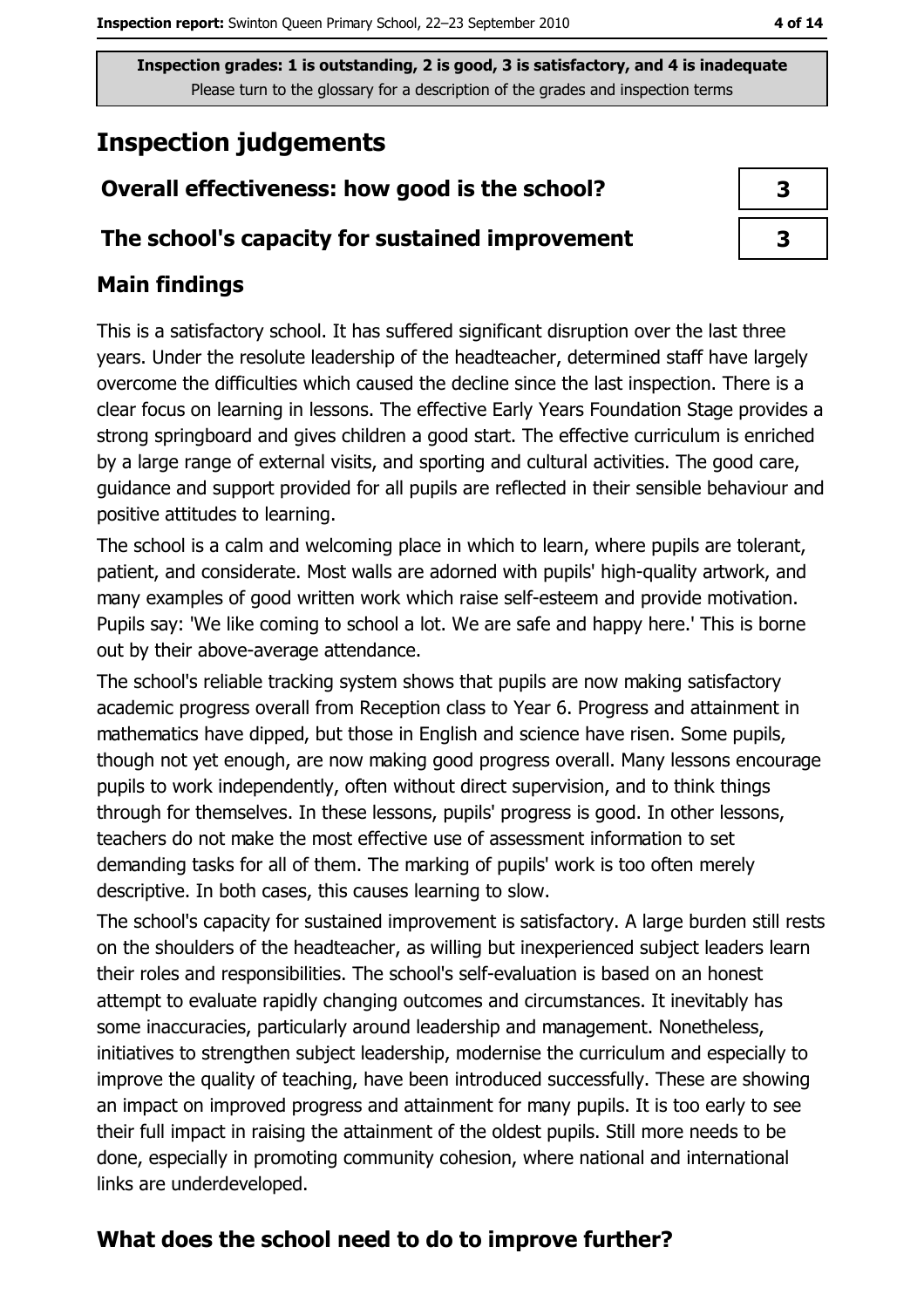- Improve the quality and use of assessment in order to raise pupils' attainment and accelerate their progress, by:
	- teachers, when marking pupils' work, setting precise targets, linked to national curriculum levels, which will guide pupils towards what they need to do to improve
	- making better use of assessment information to ensure that the work set in lessons more accurately meets the learning needs of all pupils, particularly in mathematics.
- Ensuring that provision to promote community cohesion extends pupils'  $\blacksquare$ understanding of the wider world in which they live, by providing more opportunities for them to appreciate national, and international, cultural and religious diversity.
- About 40% of the schools whose overall effectiveness is judged satisfactory may  $\blacksquare$ receive a monitoring visit by an Ofsted inspector before their next section 5 inspection.

#### **Outcomes for individuals and groups of pupils**

Pupils enjoy being in school, they behave well, and they feel safe, because as they report, 'we all look after each other here'. They have good attitudes to learning and are attentive, motivated, considerate and thoughtful in lessons. They are prepared to explain their answers verbally, they listen carefully to each other's views, and they work well when not directly supervised. School monitoring records and inspection observations show that the quality of learning in lessons is improving. Pupils' overall attainment is broadly average. Most pupils reach well above average standards in English, and broadly average standards in science. Attainment in mathematics at the end of Year 6 in 2010 was below average. When considering their just below expected starting points, this represents overall satisfactory progress over time. Pupils with special educational needs and/or disabilities achieve at the same rate as their classmates because of the skilful support they receive from teaching assistants, which helps them to successfully participate in all that the school has to offer. Boys and girls of all abilities make similar progress, both in their personal development and academically.

Pupils' behaviour is good, and this helps to maintain the calm day-to-day working of the school. They report that 'bullying is not a problem in our school'. They have a good understanding of how to lead healthy lives, and can describe the effects of exercise on the heart and muscles. They say they are safe and secure in the school because, 'the teachers take really good care of us'. They are aware of when and where dangers might occur. Though they are tolerant and respectful, active fund-raisers for charities, and intensely proud of their school, their awareness of life in the wider communities of multicultural Great Britain and around the world is limited. All pupils are effectively gaining the personal skills they will need as they get older, but their academic skills are not as well developed. They are satisfactorily prepared for the next stage of their education.

 $\overline{\mathbf{3}}$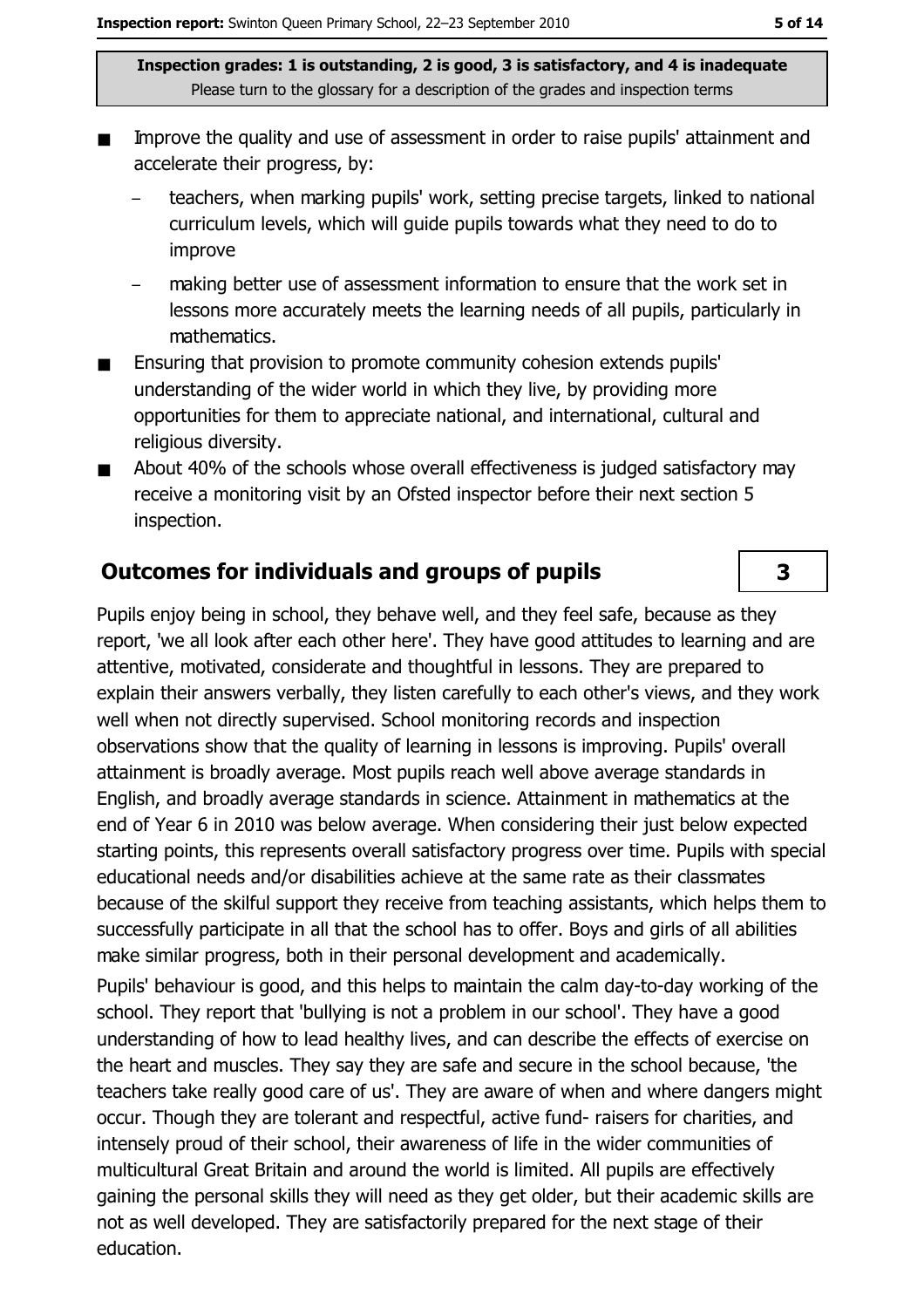These are the grades for pupils' outcomes

| Pupils' achievement and the extent to which they enjoy their learning                                                     | 3                       |
|---------------------------------------------------------------------------------------------------------------------------|-------------------------|
| Taking into account:<br>Pupils' attainment <sup>1</sup>                                                                   | 3                       |
| The quality of pupils' learning and their progress                                                                        | 3                       |
| The quality of learning for pupils with special educational needs and/or<br>disabilities and their progress               | 3                       |
| The extent to which pupils feel safe                                                                                      | $\overline{\mathbf{2}}$ |
| <b>Pupils' behaviour</b>                                                                                                  | $\overline{\mathbf{2}}$ |
| The extent to which pupils adopt healthy lifestyles                                                                       | $\mathbf{2}$            |
| The extent to which pupils contribute to the school and wider community                                                   |                         |
| The extent to which pupils develop workplace and other skills that will<br>contribute to their future economic well-being | 3                       |
| Taking into account:<br>Pupils' attendance <sup>1</sup>                                                                   | 2                       |
| The extent of pupils' spiritual, moral, social and cultural development                                                   | 3                       |

#### How effective is the provision?

All lessons are characterised by the good behaviour of pupils who have a clear desire to learn. The best lessons move forward quickly, with teachers setting short, sharp, and interesting problems which engage pupils' attention and enthusiasm. In these lessons, pupils are expected to work independently at appropriately demanding tasks, and the quality of learning is good. In other lessons, teachers do not routinely use assessment information to set work which meets pupils' individual learning needs. Several pupils say they often find work easy to do. In these lessons, the pace of learning inevitably slows down. The marking of pupils' work is descriptive rather than analytical and does not point to the next steps. Pupils are largely unaware of targets and the levels at which they are working. However, the quality of teaching has clearly improved and no inadequate lessons were seen during the inspection.

The curriculum has improved well, with subjects being grouped together to aid the study of various themes. Pupils say they like this way of learning because it lets them use what they already know and understand in a range of circumstances. Enrichment activities, such as visits to places of interest bring learning to life, and pupils

The grades for attainment and attendance are: 1 is high; 2 is above average; 3 is broadly average; and 4 is low.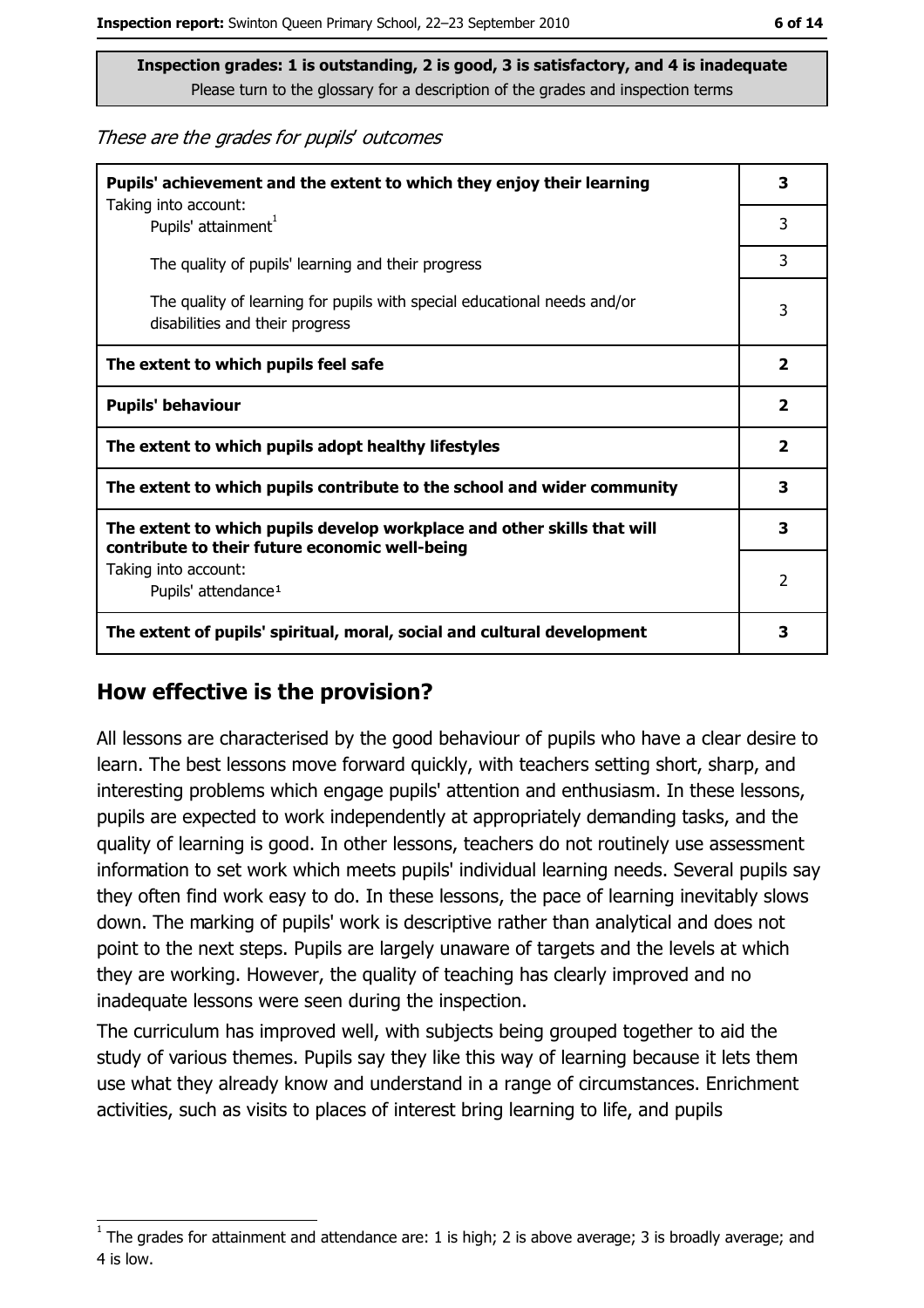enthusiastically report how this helps them to understand aspects of geography and history. High-quality art work is a strong feature of everyday school life, reflecting the Artsmark gold award. The school does not routinely evaluate the impact of different elements of the curriculum on pupils' learning.

Adults in the school know the pupils well. The school is trusted by parents and carers, who appreciate how committed the school is to helping their children. Systematic recording and tracking of pupils' personal progress gives information which is used well to identify and resolve any problems that arise. The school is quick to provide effective support for pupils as required and seeks the help of outside professional agencies when circumstances go beyond its own expertise or resources.

These are the grades for the quality of provision

| The quality of teaching                                                                                    | 3 |
|------------------------------------------------------------------------------------------------------------|---|
| Taking into account:                                                                                       |   |
| The use of assessment to support learning                                                                  |   |
| The extent to which the curriculum meets pupils' needs, including, where<br>relevant, through partnerships | 2 |
| The effectiveness of care, guidance and support                                                            |   |

#### How effective are leadership and management?

Following the good example set by the headteacher, leaders have successfully maintained an atmosphere of respect, trust and tolerance. These attributes are reflected in pupils' good attitudes and behaviour and in the staff's commitment to improvement. The school's self-evaluation is inconsistent. Leaders have accurately judged the quality of current provision, and its impact on outcomes for pupils. However, they have overestimated the effectiveness of their own leadership and management in securing these outcomes.

Governance is satisfactory. Members of the governing body give generously of their time, but did not act with sufficient rigour to support the school effectively enough through its time of trouble. They are now in a position to challenge and support the school as it moves forward. Safeguarding procedures are understood and carried out well, because the protection of pupils' interests is central to school's work. Current requirements are fully met. Parents and carers are almost unanimous that their children are safe in school, even with the disruption of the building work.

Provision for community cohesion is satisfactory. The school works diligently to ensure that all types of inequality are addressed robustly and to ensure a harmonious school community, free from harassment or discrimination. Pupils are active charitable fund-raisers, but the school has yet to develop fully effective external links, including with parents, carers and other partners. Community cohesion is no better than satisfactory because pupils do not have sufficient opportunity to explore the richness of national and global communities. Taking account of pupils' satisfactory progress, the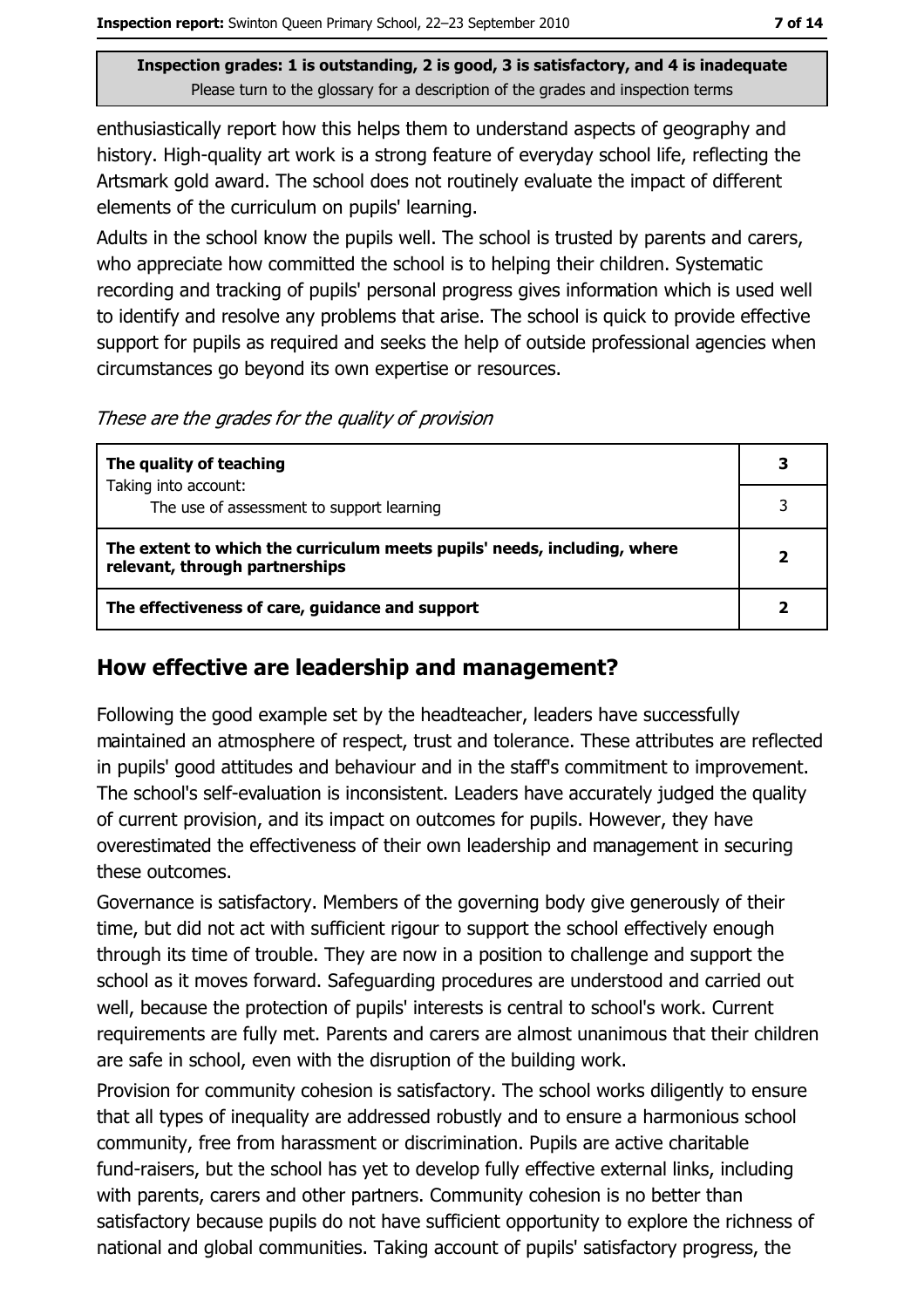school gives sound value for money.

These are the grades for leadership and management

| The effectiveness of leadership and management in embedding ambition and<br>driving improvement                                                                     | 3              |
|---------------------------------------------------------------------------------------------------------------------------------------------------------------------|----------------|
| Taking into account:<br>The leadership and management of teaching and learning                                                                                      | 3              |
| The effectiveness of the governing body in challenging and supporting the<br>school so that weaknesses are tackled decisively and statutory responsibilities<br>met | 3              |
| The effectiveness of the school's engagement with parents and carers                                                                                                | 3              |
| The effectiveness of partnerships in promoting learning and well-being                                                                                              | 3              |
| The effectiveness with which the school promotes equality of opportunity and<br>tackles discrimination                                                              | з              |
| The effectiveness of safeguarding procedures                                                                                                                        | $\overline{2}$ |
| The effectiveness with which the school promotes community cohesion                                                                                                 | 3              |
| The effectiveness with which the school deploys resources to achieve<br>value for money                                                                             | з              |

#### **Early Years Foundation Stage**

Children make a positive start when they join the Nursery class. They enter the school with skills slightly lower than are normally seen for their age, though there are often variations from year to year. They settle quickly and easily into a welcoming learning environment, and benefit from good teaching and care. By the time they leave the Reception class, the majority are working at the levels in line with national expectations. They make good progress because staff set interesting learning tasks. They are encouraged to be cooperative, and are trusted to work independently. This successfully promotes their personal development. There is a calm yet purposeful approach, with staff responding flexibly to children's interests, and making playing and learning fun. Warm and positive relationships ensure that children are safe, happy and ready to learn. Behaviour is consistently good as children share and play together well.

Leadership and management are satisfactory overall. Although outcomes for children are good, recent staff changes and a change of leader, are not ensuring that provision is consistent between indoors and outside. Indoor provision is continuous, with children moving comfortably between teacher-led and self-chosen activities, although the systematic support for particular children is inconsistent. Assessments of what children are learning are accurate, and are used to inform the planning of future activities. This information is passed successfully between Nursery and Reception classes. Support for newly qualified staff, although identified, has been only partially implemented.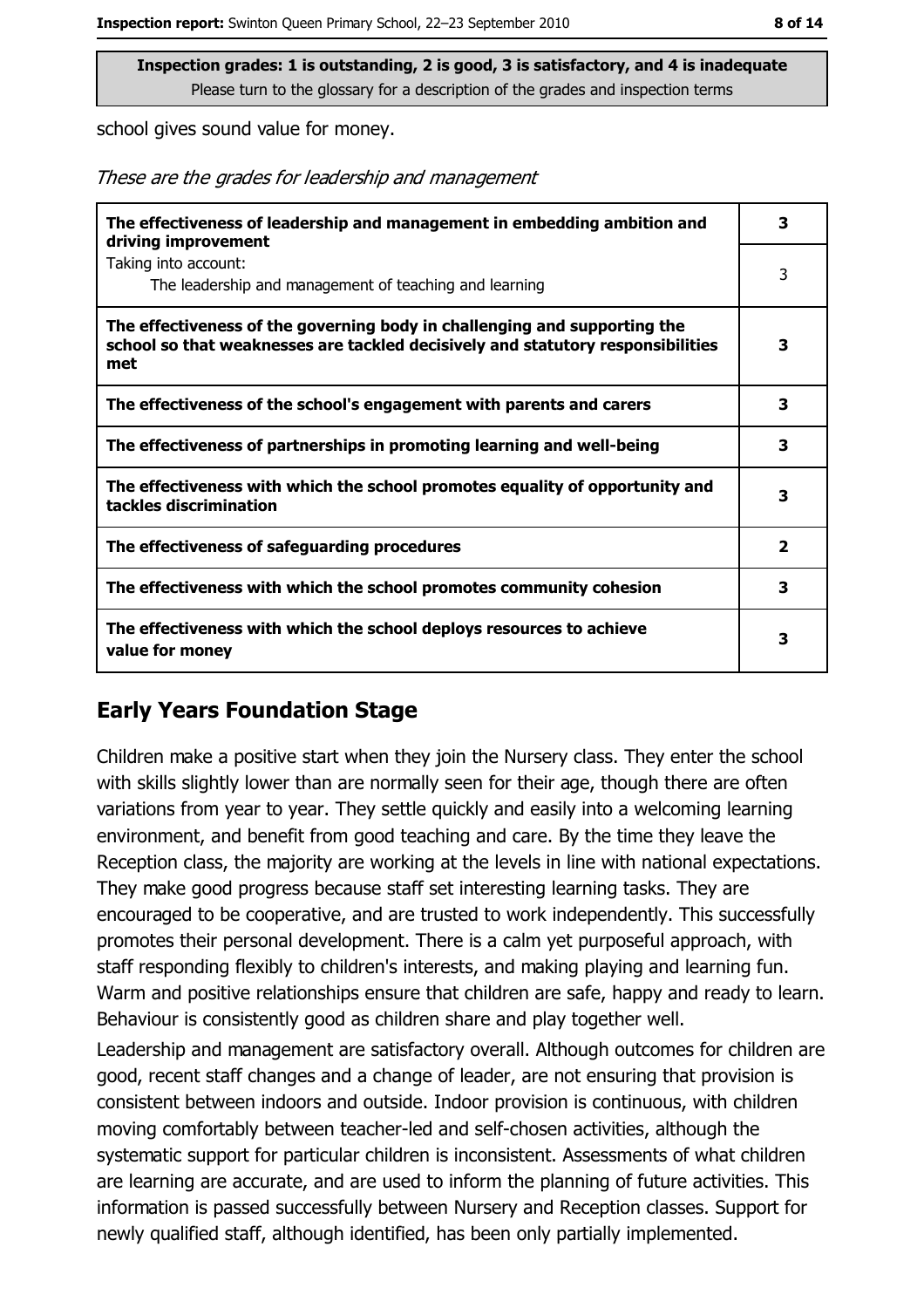These are the grades for the Early Years Foundation Stage

| <b>Overall effectiveness of the Early Years Foundation Stage</b><br>Taking into account:     | 3 |
|----------------------------------------------------------------------------------------------|---|
| Outcomes for children in the Early Years Foundation Stage                                    |   |
| The quality of provision in the Early Years Foundation Stage                                 |   |
| The effectiveness of leadership and management of the Early Years<br><b>Foundation Stage</b> | 3 |

#### **Views of parents and carers**

The response rate to the inspection questionnaire was broadly average for primary schools. Those who responded were unanimous that their children enjoy school. Parents' and carers' written responses were almost unanimously positive, and no one indicated that they were unhappy with their child's experience at school. A very few did not feel that unacceptable behaviour is dealt with effectively. Inspectors looked into this and found that the few and minor instances of unacceptable behaviour that do occur are dealt with consistently and effectively. A very small number of parents and carers indicated concerns around safety caused by the building of the new school, but expressly did not relate this to safeguarding. Inspectors found that every precaution is being taken to ensure the safety of pupils and adults during the current building works.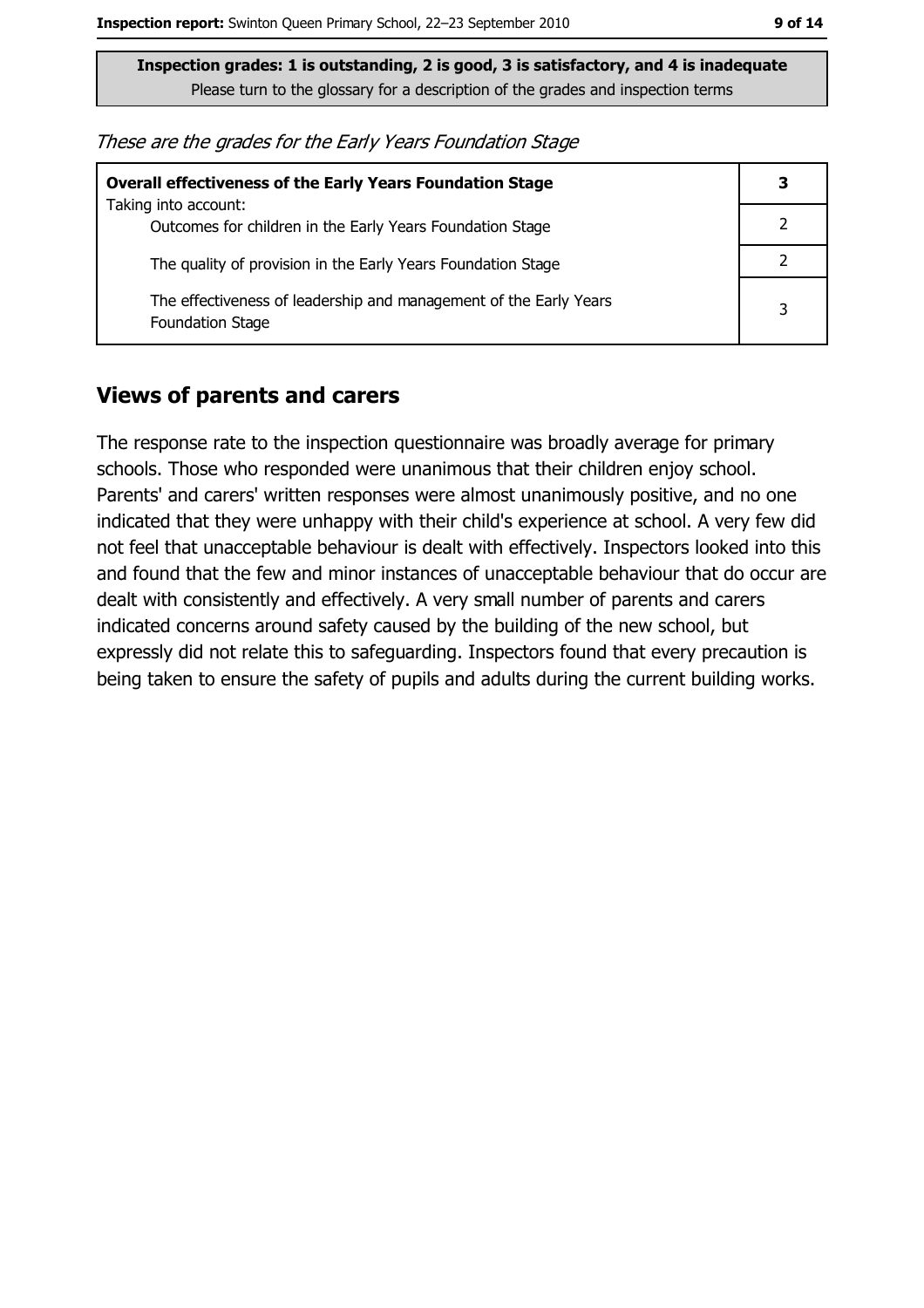#### Responses from parents and carers to Ofsted's questionnaire

Ofsted invited all the registered parents and carers of pupils registered at Swinton Oueen Primary School to complete a questionnaire about their views of the school.

In the questionnaire, parents and carers were asked to record how strongly they agreed with 13 statements about the school.

The inspection team received 52 completed questionnaires by the end of the on-site inspection. In total, there are 319 pupils registered at the school.

| <b>Statements</b>                                                                                                                                                                                                                                       | <b>Strongly</b><br><b>Agree</b> |               | <b>Agree</b> |               | <b>Disagree</b> |                | <b>Strongly</b><br>disagree |                |
|---------------------------------------------------------------------------------------------------------------------------------------------------------------------------------------------------------------------------------------------------------|---------------------------------|---------------|--------------|---------------|-----------------|----------------|-----------------------------|----------------|
|                                                                                                                                                                                                                                                         | <b>Total</b>                    | $\frac{1}{2}$ | <b>Total</b> | $\frac{0}{0}$ | <b>Total</b>    | $\frac{0}{0}$  | <b>Total</b>                | $\frac{1}{2}$  |
| My child enjoys school                                                                                                                                                                                                                                  | 39                              | 75            | 13           | 25            | 0               | 0              | 0                           | 0              |
| The school keeps my child<br>safe                                                                                                                                                                                                                       | 37                              | 71            | 14           | 27            | $\mathbf{1}$    | 2              | 0                           | 0              |
| The school informs me<br>about my child's progress                                                                                                                                                                                                      | 37                              | 71            | 14           | 27            | $\mathbf{1}$    | $\overline{2}$ | $\mathbf{0}$                | 0              |
| My child is making enough<br>progress at this school                                                                                                                                                                                                    | 38                              | 73            | 14           | 27            | $\mathbf 0$     | 0              | 0                           | 0              |
| The teaching is good at this<br>school                                                                                                                                                                                                                  | 39                              | 75            | 13           | 25            | $\mathbf 0$     | 0              | 0                           | 0              |
| The school helps me to<br>support my child's learning                                                                                                                                                                                                   | 36                              | 69            | 16           | 31            | $\mathbf 0$     | 0              | 0                           | 0              |
| The school helps my child to<br>have a healthy lifestyle                                                                                                                                                                                                | 34                              | 65            | 17           | 33            | $\mathbf{1}$    | $\overline{2}$ | 0                           | 0              |
| The school makes sure that<br>my child is well prepared for<br>the future (for example<br>changing year group,<br>changing school, and for<br>children who are finishing<br>school, entering further or<br>higher education, or<br>entering employment) | 33                              | 63            | 16           | 31            | $\overline{2}$  | 4              | $\mathbf 0$                 | 0              |
| The school meets my child's<br>particular needs                                                                                                                                                                                                         | 32                              | 62            | 20           | 38            | $\mathbf 0$     | 0              | 0                           | 0              |
| The school deals effectively<br>with unacceptable behaviour                                                                                                                                                                                             | 37                              | 71            | 12           | 23            | $\overline{2}$  | 4              | 1                           | $\overline{2}$ |
| The school takes account of<br>my suggestions and<br>concerns                                                                                                                                                                                           | 31                              | 60            | 21           | 40            | $\mathbf 0$     | 0              | 0                           | 0              |
| The school is led and<br>managed effectively                                                                                                                                                                                                            | 36                              | 69            | 15           | 29            | $\mathbf{1}$    | $\overline{2}$ | 0                           | $\mathbf 0$    |
| Overall, I am happy with my<br>child's experience at this<br>school                                                                                                                                                                                     | 41                              | 79            | 10           | 19            | $\mathbf 0$     | 0              | $\mathbf 0$                 | 0              |

The table above summarises the responses that parents and carers made to each statement. The percentages indicate the proportion of parents and carers giving that response out of the total number of completed questionnaires. Where one or more parents and carers chose not to answer a particular question, the percentages will not add up to 100%.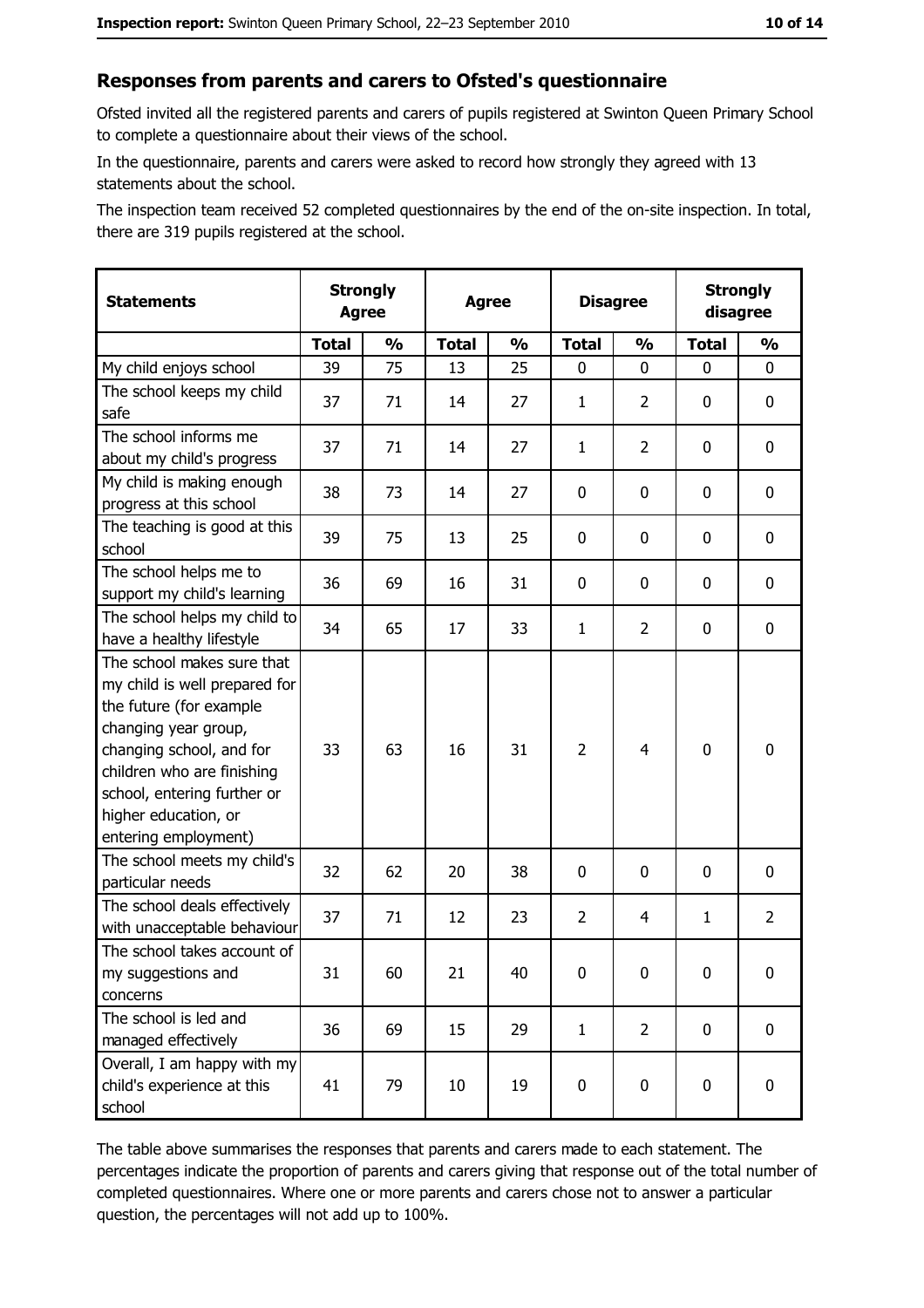## **Glossary**

| Grade   | <b>Judgement</b> | <b>Description</b>                                                                                                                                                                                                               |  |
|---------|------------------|----------------------------------------------------------------------------------------------------------------------------------------------------------------------------------------------------------------------------------|--|
| Grade 1 | Outstanding      | These features are highly effective. An oustanding<br>school provides exceptionally well for its pupils' needs.                                                                                                                  |  |
| Grade 2 | Good             | These are very positive features of a school. A school<br>that is good is serving its pupils well.                                                                                                                               |  |
| Grade 3 | Satisfactory     | These features are of reasonable quality. A satisfactory<br>school is providing adequately for its pupils.                                                                                                                       |  |
| Grade 4 | Inadequate       | These features are not of an acceptable standard. An<br>inadequate school needs to make significant<br>improvement in order to meet the needs of its pupils.<br>Ofsted inspectors will make further visits until it<br>improves. |  |

## What inspection judgements mean

#### **Overall effectiveness of schools**

|                       | Overall effectiveness judgement (percentage of<br>schools) |      |                     |                   |
|-----------------------|------------------------------------------------------------|------|---------------------|-------------------|
| <b>Type of school</b> | <b>Outstanding</b>                                         | Good | <b>Satisfactory</b> | <b>Inadequate</b> |
| Nursery schools       | 58                                                         | 36   | 4                   | $\overline{2}$    |
| Primary schools       | 8                                                          | 43   | 40                  | 9                 |
| Secondary schools     | 10                                                         | 35   | 42                  | 13                |
| Sixth forms           | 13                                                         | 39   | 45                  | 3                 |
| Special schools       | 33                                                         | 42   | 20                  | 4                 |
| Pupil referral units  | 18                                                         | 40   | 29                  | 12                |
| All schools           | 11                                                         | 42   | 38                  | 9                 |

New school inspection arrangements were introduced on 1 September 2009. This means that inspectors now make some additional judgements that were not made previously.

The data in the table above are for the period 1 September 2009 to 31 March 2010 and are the most recently published data available (see www.ofsted.gov.uk). Please note that the sample of schools inspected during the autumn and spring terms 2009/10 was not representative of all schools nationally, as weaker schools are inspected more frequently than good or outstanding schools.

Percentages are rounded and do not always add exactly to 100. Secondary school figures include those that have sixth forms, and sixth form figures include only the data specifically for sixth form inspection judgements.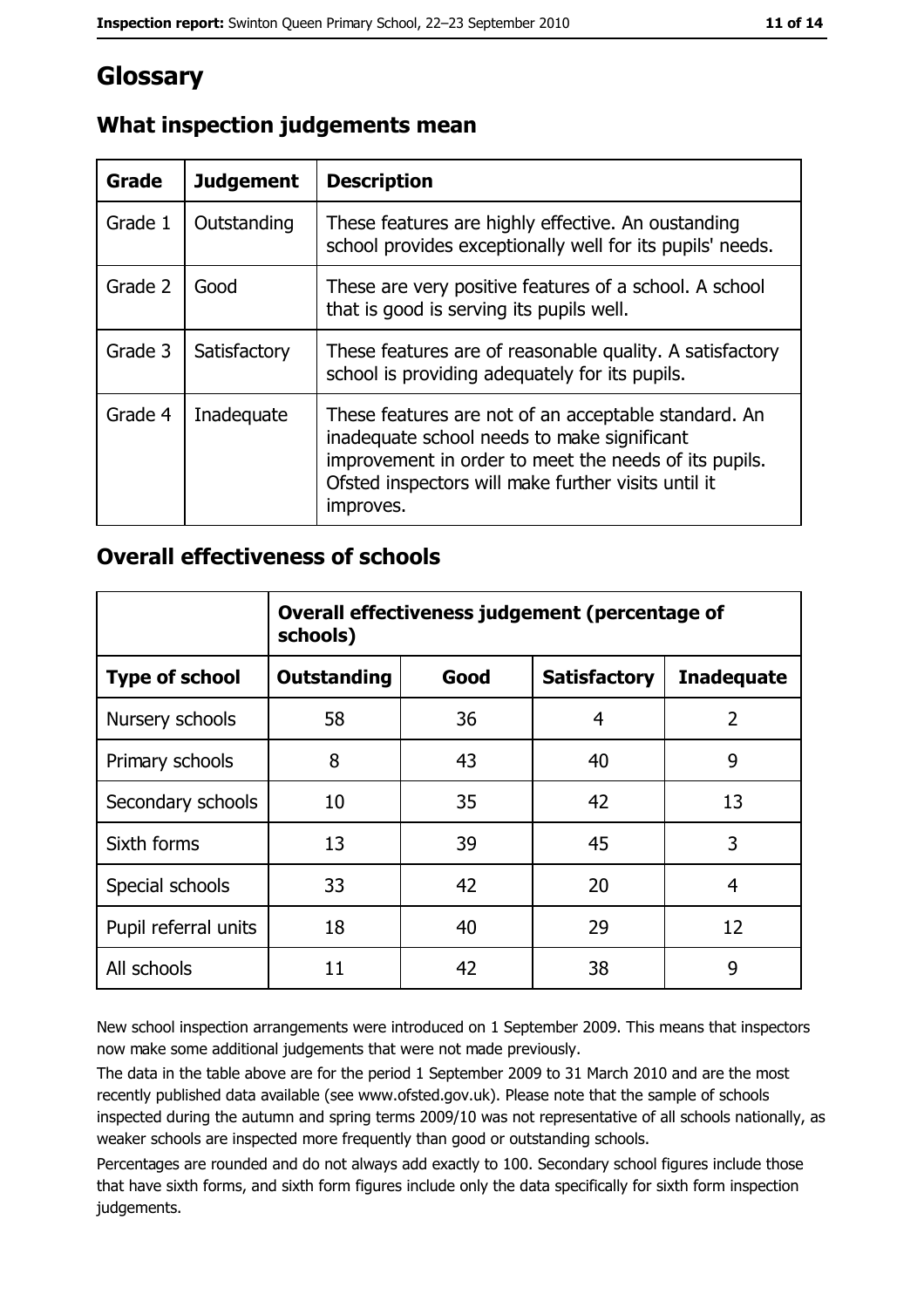# **Common terminology used by inspectors**

| Achievement:                  | the progress and success of a pupil in<br>their learning, development or training.                                                                                                                                                                                                                                |
|-------------------------------|-------------------------------------------------------------------------------------------------------------------------------------------------------------------------------------------------------------------------------------------------------------------------------------------------------------------|
| Attainment:                   | the standard of the pupils' work shown by<br>test and examination results and in<br>lessons.                                                                                                                                                                                                                      |
| Capacity to improve:          | the proven ability of the school to<br>continue improving. Inspectors base this<br>judgement on what the school has<br>accomplished so far and on the quality of<br>its systems to maintain improvement.                                                                                                          |
| Leadership and management:    | the contribution of all the staff with<br>responsibilities, not just the headteacher,<br>to identifying priorities, directing and<br>motivating staff and running the school.                                                                                                                                     |
| Learning:                     | how well pupils acquire knowledge,<br>develop their understanding, learn and<br>practise skills and are developing their<br>competence as learners.                                                                                                                                                               |
| <b>Overall effectiveness:</b> | inspectors form a judgement on a school's<br>overall effectiveness based on the findings<br>from their inspection of the school. The<br>following judgements, in particular,<br>influence what the overall effectiveness<br>judgement will be.                                                                    |
|                               | The school's capacity for sustained<br>improvement.<br>Outcomes for individuals and groups<br>of pupils.<br>The quality of teaching.<br>The extent to which the curriculum<br>meets pupil's needs, including where<br>relevant, through partnerships.<br>The effectiveness of care, guidance<br>٠<br>and support. |
| Progress:                     | the rate at which pupils are learning in<br>lessons and over longer periods of time. It<br>is often measured by comparing the<br>pupils' attainment at the end of a key<br>stage with their attainment when they<br>started.                                                                                      |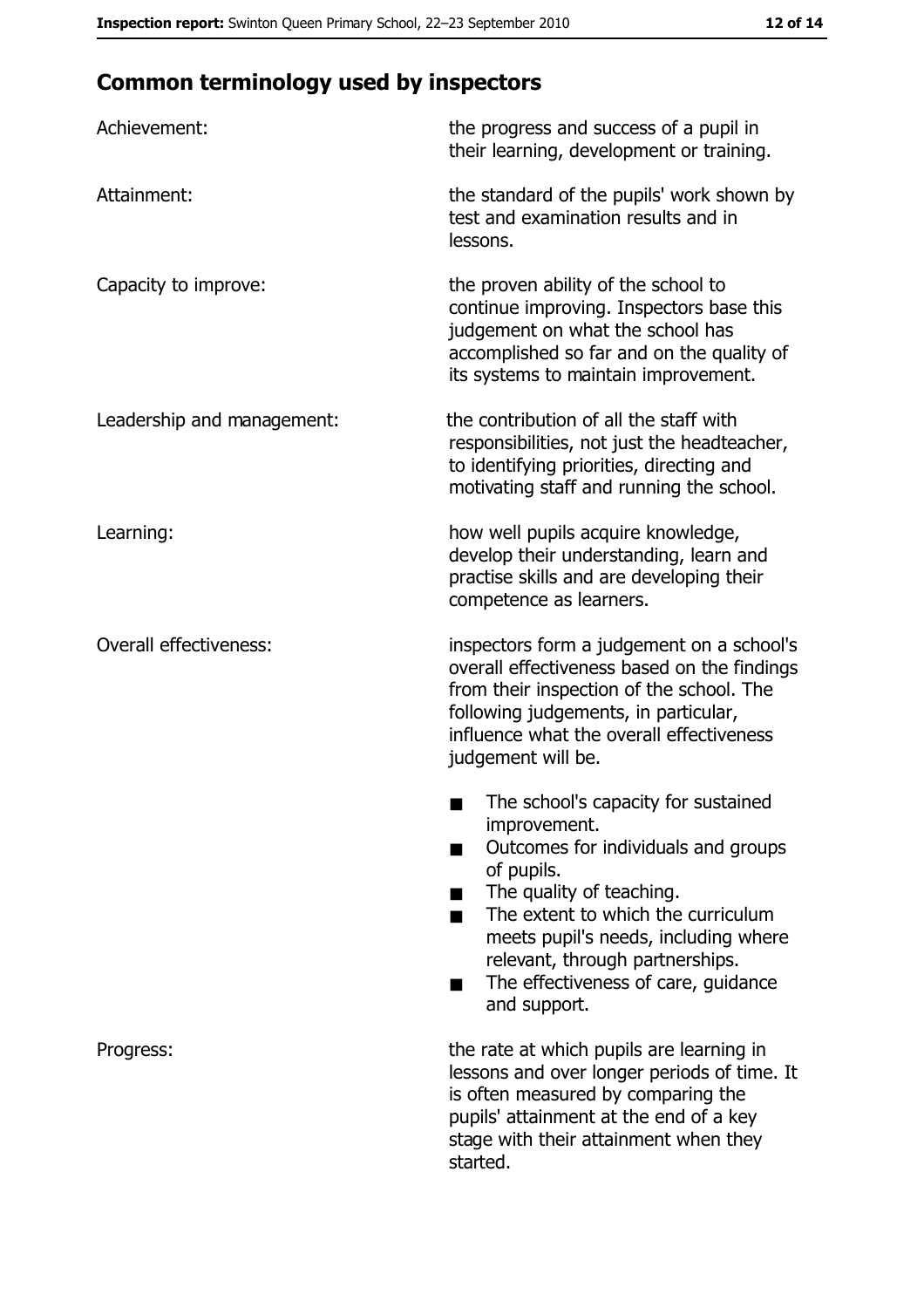This letter is provided for the school, parents and carers to share with their children. It describes Ofsted's main findings from the inspection of their school.



24 September 2010

Dear Pupils

Inspection of Swinton Queen Primary School, Mexborough, S64 8NE

Thank you very much for being so friendly and helpful to us when we inspected your school recently. It was really pleasant to be with happy young people, who are always polite, and who come to school regularly. Many of you told us how much you like being at Swinton Oueen.

We found that Swinton Queen is a satisfactory school. We were concerned that it might not be, since the progress being made by pupils had been falling for some years. We recognised that many changes of adults, and the new building work, have caused a great deal of disruption, but we found that these disruptions are now being dealt with effectively. We are certain that every adult in the school tries very hard to make sure that you are safe, happy and well looked after, from the day you join the nursery to the time you leave Year 6. They help you to grow up well.

Nonetheless, there are some things which the school must do to get better, and so we want the adults in the school to make sure that:

- teachers set precise targets when they mark your work, linked to national  $\blacksquare$ curriculum levels, which will clearly tell you what you need to do to improve
- better use is made of the information they hold about what you already know and  $\blacksquare$ can do, to ensure that work set in lessons throughout the school is neither too hard nor too easy, particularly in mathematics
- you have more opportunities to appreciate the different ways people in Britain, and  $\blacksquare$ in the rest of the world, live, work, play and pray.

You can help your school to improve further by continuing to work as hard as you can and by letting your teachers know if work is either too hard or too easy.

Please accept my best wishes for your future success.

Yours sincerely

Mr Terry McDermott

Lead inspector